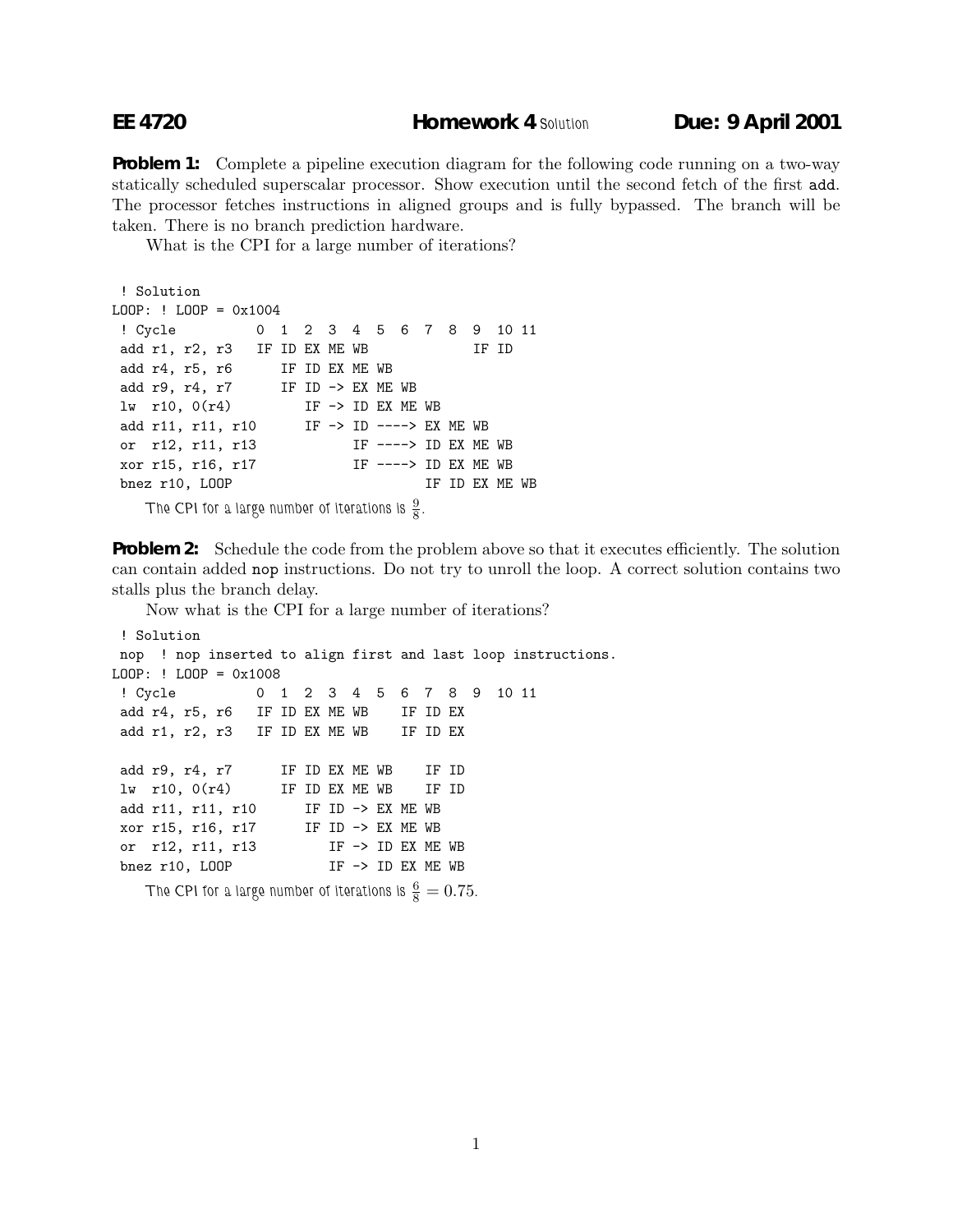**Problem 3:** Show the execution of the code from Problem 1 on a two-way superscalar dynamically scheduled machine using Method 1. The number of reservation stations, functional units, and reorder buffer entries is unlimited. Do not show reservation station numbers or reorder buffer entry numbers in the diagram. Do show where instructions commit. Assume that the machine has perfect branch and branch target prediction and so a branch target will be fetched when the branch is in ID. Complete the diagram to the point where all instructions in the first iteration commit, showing what happens to instructions in the second iteration up to that point.

Now what is the CPI for a large number of iterations?

```
! Solution
LOOP: ! LOOP = 0x1004
! Cycle 0 1 2 3 4 5 6 7 8 9 10
add r1, r2, r3 IF ID EX WC IF ID EX WB C IF
add r4, r5, r6 IF ID EX WC IF ID EX WB C
add r9, r4, r7 IF ID RS EX WC
                             IF ID EX WB C
lw r10, 0(r4) IF ID L1 L2 WC
                               IF ID L1 L2
add r11, r11, r10 IF ID RS EX WC
                               IF ID RS
or r12, r11, r13 IF ID RS EX WC
                                  IF ID RS
xor r15, r16, r17 IF ID EX WB C
                                  IF ID EX
bnez r10, LOOP IF ID B WB C
                                    IF ID
```
*Because the iterations starting at cycles 5 and 10 start the same way (with corresponding previous instructions being in the same stages of execution) following iterations will take the same number of cycles and so the second (or any* following) iteration (starting at cycle  $5$ ) can be used to compute the CPI. The CPI is  $\frac{5}{8}$ .

*More problems on the next page.*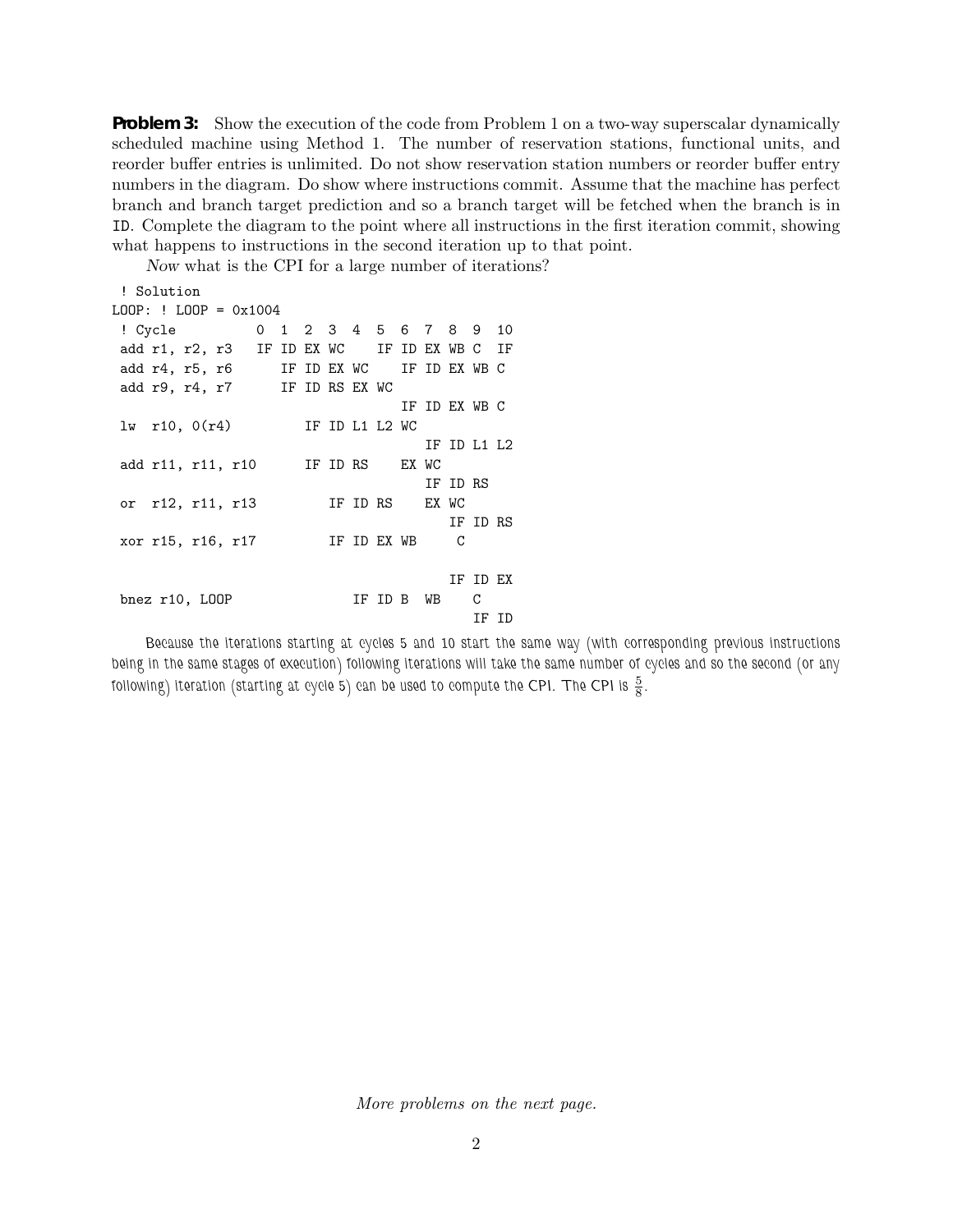**Problem 4:** Convert the code below to VLIW DLX as described in the notes. The maximum lookahead value is 15, use that for bundles that do not modify any registers. Set the lookahead values and serial bits for maximum performance. (The lookahead values will mostly be small.) How would a modification of the end-of-loop test improve performance on a VLIW implementation?

j TEST LOOP: lw r1, 0(r10) lw r2, 4(r10) lw r3, 8(r10) lw r4, 12(r10) andi r1, r1, #15 andi r2, r2, #15 andi r3, r3, #15 andi r4, r4, #15 sw 0(r10), r1 sw 4(r10), r2 sw 8(r10), r3 sw 12(r10), r4 addi r10, r10, #16 TEST: slt r11, r10, r12 bnez r11, LOOP ! Solution { s 15 j TEST nop nop } LOOP: {p0 lw r1, 0(r10) lw r2, 4(r10) lw r3, 8(r10) } {p0 lw r4, 12(r10) andi r1, r1, #15 andi r2, r2, #15 } {p0 andi r3, r3, #15 andi r4, r4, #15 sw 0(r10), r1 } { p 15 sw 4(r10), r2 sw 8(r10), r3 sw 12(r10), r4 }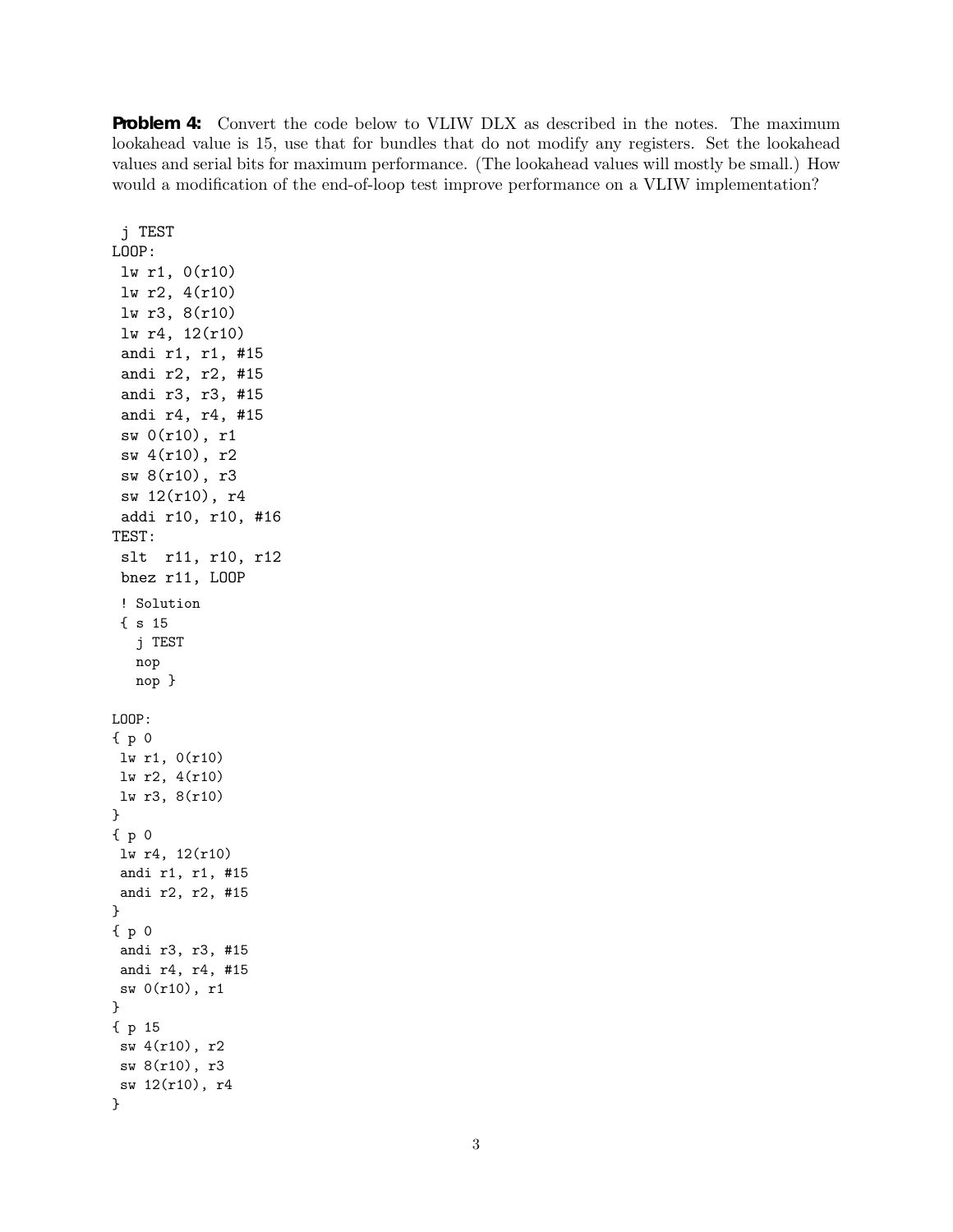```
\{p\} 0
addi r10, r10, #16
nop
nop
}
TEST:
{ s 15
slt r11, r10, r12
bnez r11, LOOP
nop
}
! Assuming that r11 not referenced on fall-through path.
```